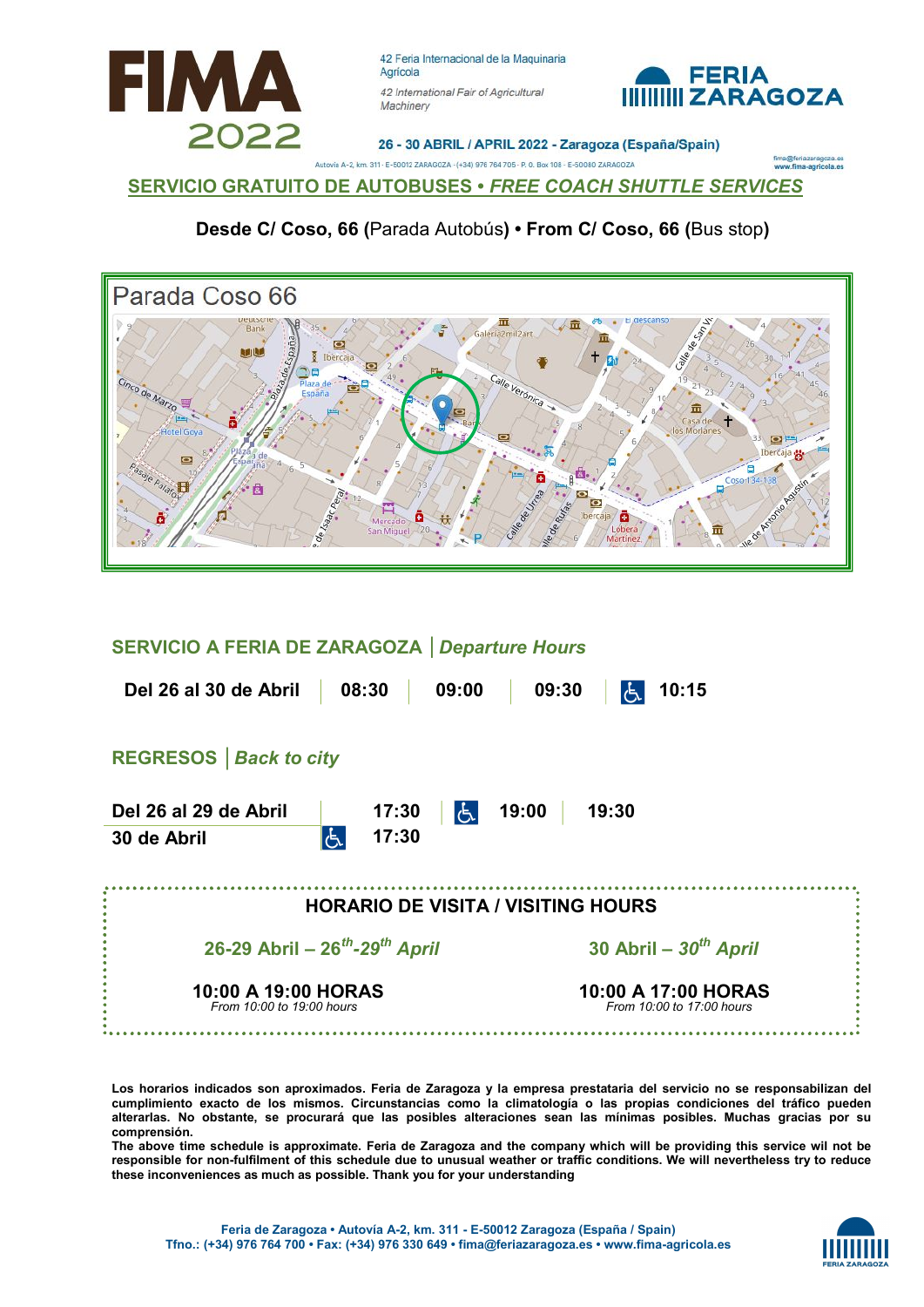

#### SERVICIO GRATUITO DE AUTOBUSES • FREE COACH SHUTTLE SERVICES

Desde Avda. César Augusto, 20 (Parada Autobús) • From Avda. César Augusto, 20 (Bus stop)



## SERVICIO A FERIA DE ZARAGOZA │Departure Hours

| Del 26 al 30 de abril                            | 08:45                                            | 09:15                                     | 09:45 | 10:15<br>ර්. |  |
|--------------------------------------------------|--------------------------------------------------|-------------------------------------------|-------|--------------|--|
| <b>REGRESOS</b>   Back to city                   |                                                  |                                           |       |              |  |
| Del 26 al 29 de abril                            |                                                  | 18:00<br> E                               | 19:00 | 19:30        |  |
| 30 de abril                                      | 17:30                                            |                                           |       |              |  |
|                                                  |                                                  |                                           |       |              |  |
|                                                  |                                                  | <b>HORARIO DE VISITA / VISITING HOURS</b> |       |              |  |
| 26-29 Abril – $26^{th}$ -29 <sup>th</sup> April  |                                                  | 30 Abril - $30^{th}$ April                |       |              |  |
| 10:00 A 19:00 HORAS<br>From 10:00 to 19:00 hours | 10:00 A 17:00 HORAS<br>From 10:00 to 17:00 hours |                                           |       |              |  |

Los horarios indicados son aproximados. Feria de Zaragoza y la empresa prestataria del servicio no se responsabilizan del cumplimiento exacto de los mismos. Circunstancias como la climatología o las propias condiciones del tráfico pueden alterarlas. No obstante, se procurará que las posibles alteraciones sean las mínimas posibles. Muchas gracias por su comprensión.

The above time schedule is approximate. Feria de Zaragoza and the company which will be providing this service will not be responsible for non-fulfilment of this schedule due to unusual weather or traffic conditions. We will nevertheless try to reduce these inconveniences as much as possible. Thank you for your understanding

Feria de Zaragoza • Autovía A-2, km. 311 - E-50012 Zaragoza (España / Spain) Tfno.: (+34) 976 764 700 • Fax: (+34) 976 330 649 • fima@feriazaragoza.es • www.fima-agricola.es